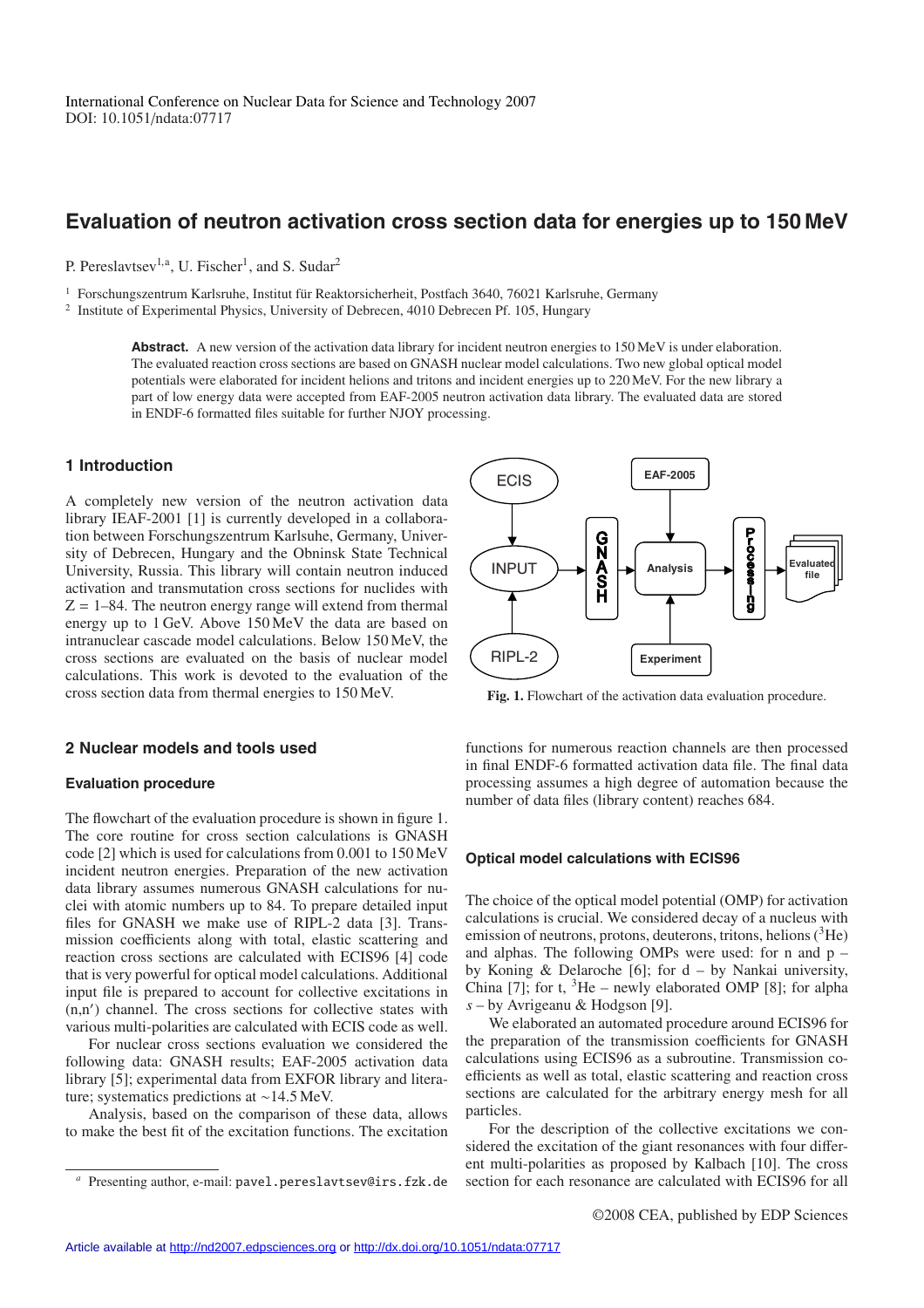| 3He                                    | tritons                                 |
|----------------------------------------|-----------------------------------------|
| $V_0 = 138.1 - 35.54 \xi$              | $V_0 = 138.1 - 35.54 \xi$               |
| $\alpha_V = -(0.00258 - 0.0004 \xi)$   | $\alpha_V = -(0.00258 - 0.0004 \xi)$    |
| $r_V = 1.1269 + 0.4804 \xi$            | $r_V = 1.0272 + 0.4804 \xi$             |
| $a_V = 0.8559 - 0.333 \xi$             | $a_V = 0.8559 - 0.238 \xi$              |
| $W_0 = 24.138 + 5.127 \xi$             | $W_0 = 24.541 + 5.127\xi$               |
| $\varepsilon_W = 0.0978 + 0.4252 \xi$  | $\varepsilon_W = 0.0978 + 0.4252 \xi$   |
| $\alpha_W = -(0.002018 - 0.001587\xi)$ | $\alpha_W = -(0.002018 - 0.001587 \xi)$ |
| $r_W = 1.6292 + 0.93 \xi$              | $r_W = 1.6292 + 0.93 \xi$               |
| $a_W = 0.749 - 0.3385 \xi$             | $a_W = 0.749 - 0.3385 \xi$              |

Table 1. OMP parameters for <sup>3</sup>He and tritons.

neutron incidence energies and then it is broadened in energy assuming a Gaussian distribution.

#### **OMPs for helions and tritons**

There is the no global OMP for helions and tritons suitable for a wide energy range from several to 150 MeV and covering atomic numbers from very small to 84. Well known OMPs by Becchetti & Greenlees [11] can be used only for energies up to 40 MeV. A possible solution here is a folding method [12], where an OMP for complex particles is built on the basis of existing OMPs for neutrons and protons. In spite of the flexibility of the folding method applications (depends only on availability of neutron and proton OMPs), its predictive power is not sufficient [13].

The experimental data base for <sup>3</sup>He covers energies from several to hundreds MeV. New measurements for 3He reaction cross sections and energies from 96 to 168 MeV were published in [14]. In this work the *relativistic* OMPs for 12C, 40Ca, <sup>58</sup>Ni and <sup>208</sup>Pb were elaborated, the incident energies being from tens to 217 MeV. The following Woods-Saxon form of the OMP was proposed:

$$
V(E) = V_0(1 + \alpha_v E_{c.m.}),
$$
 (1)

$$
W(E) = W_0 [1 - \exp(-\varepsilon_W E_{c.m.})] (1 + \alpha_W E_{c.m.}), \quad (2)
$$

where  $E_{c.m.}$  is the kinetic energy of a particle in a center-ofmass system.

We fitted OMP parameters derived in [14] to get a global OMP for <sup>3</sup>He. For tritons we considered the same form of the OMP. Presented in table 1 are the fitted parameters of the new global OMPs for hellions and tritons. Here ξ is *(NZ)*/*A* and the reduced radius for Coulomb potential is  $r_c = 1.3$  fm. Particle energy in equations (1) and (2) is given in MeV and geometry parameters  $r_{V,W}$  and  $a_{V,W}$  are in fm.

The new global OMPs (eqs. (1), (2) and table 1) are assumed to be valid for incident energies of hellions and tritons  $E_{c.m}$  < 200 MeV and atomic numbers from 4 to 84. Results of the optical model calculations with ECIS96 code for hellions and tritons are shown in figures 2–4. For comparison we present results obtained with OMPs from [13, 16] and the folding approach. Reaction cross section for incident 3He calculated with folding method for construction of the OMP is well underestimated.







**Fig. 3.** Reaction cross section for 3He+208Pb.

#### **Nuclear model calculations with GNASH**

GNASH utilizes the Hauser-Feshbach model for multiple particle emissions through statistical processes, the exciton model of Kalbach [15] for single particle and the model of Chadwick [16] for multiple particle pre-equilibrium reactions. For compound nuclear reactions we used the Ignatyuk form of the Fermi-gas model with energy-dependent level density parameters [17]. Gamma-ray transmission coefficients were calculated using the Kopecky and Uhl model [18]. With GNASH we calculated total nuclide production cross sections rather than cross sections for the definite nucleus decay. In addition isomer formation and gas production cross sections were calculated.

Since the evaluation covers incident neutron energies up to 150 MeV we accounted for in the calculations as many as possible reaction paths. The number of residual nuclides considered was limited by a maximum atomic number difference of  $\Delta Z = 8$  and a maximum atomic mass difference of  $\Delta A = 20$ with respect to the target nucleus.

## **3 Activation data library**

### **Data evaluation**

The new library is based mainly on GNASH results. Nevertheless we try to take advantage from the usage of the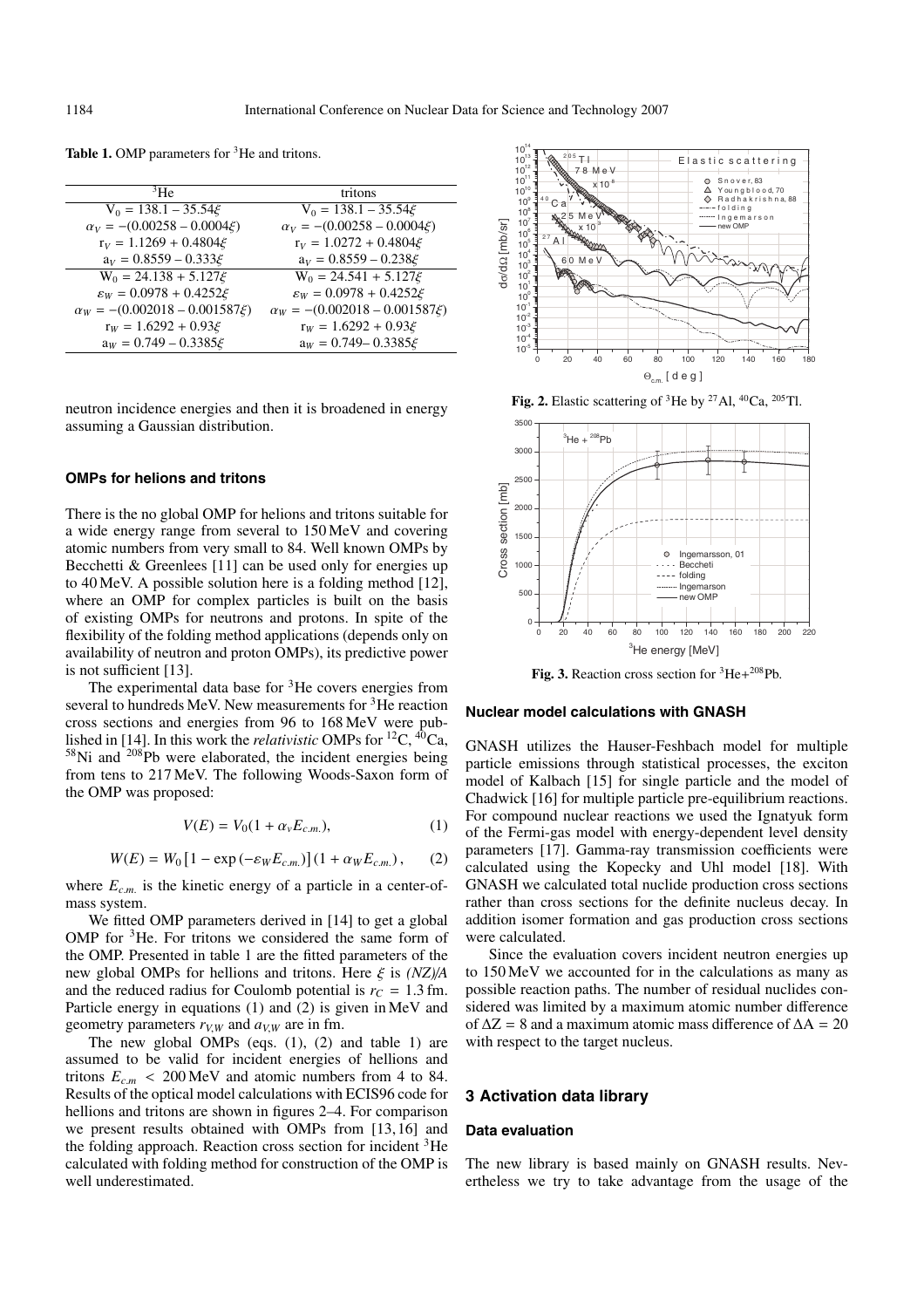

Fig. 4. Elastic scattering of 33 MeV tritons by <sup>12</sup>C, <sup>48</sup>Ca, <sup>208</sup>Pb.

already available evaluations for some reaction channels. EAF-2005 activation data library is the most advanced one to be considered for inclusion in the newly developed library. The EAF-2005 library evaluated data demonstrate high quality especially below 20 MeV. For those reaction channels that we accept for the new library the adjustment with GNASH results is made usually at 20 MeV or in some cases (where EAF-2005 are very reliable) at 60 MeV.

Presented in figures 5–9 are examples of the evaluated data for various target nuclides and reaction channels. We cut some excitation functions in figures only for convenience for evaluated data representation. In spite of the high quality of the EAF-2005 data we perform comparison of the GNASH and EAF-2005 results with experimental data if any. We performed new evaluation, for example, for  $150\,\text{Sm}(n,2n)$ <sup>149</sup>Sm cross section (fig. 5) fitting the latest experimental data. The new evaluation for this reaction seams to be more reasonable compared to EAF-2005 results. An example of the isomer formation cross section evaluation is given in figure 6 for  $153$ Eu(n,2n)<sup>152m1</sup>Eu reaction. For this reaction we performed normalization of the GNASH results to the latest experimental data. The use of the new OMPs for tritons and helions enables more accurate GNASH calculations compared to the folding approach. In figure 7 we present new evaluation for  $115$ In(n,x)<sup>113</sup>Cd cross section. The (n,t) reaction is dominant here below 20 MeV neutron incident energy. The GNASH results were used for the  $^{115}$ In(n,x)<sup>113</sup>Cd cross section evaluation without modifications. The evaluated high energy cross sections for  $209\text{Bi(n,xn)}$  are shown in figure 8.

The new data library contains as an important part gas production cross sections for H,  $^{2}$ H,  $^{3}$ H,  $^{3}$ He, He. In figure 9 we give the comparison between different evaluations for Fe(n,x $\alpha$ ) cross section. No evaluation fully reproduces measured high energy data for Fe(n,x $\alpha$ ).

#### **Pointwise data format**

The format for data representation is ENDF-6. A very short description is given in  $\overline{MF} = 1 \overline{MT} = 451$ . Standard ENDF-6 switches are applied to identify target nucleus, for example, instable nuclide, isomeric state, etc. The section  $MF = 2$  $MT = 151$  (resonance parameters) is absolutely necessary for



Fig. 5.  $150$ Sm(n,2n)<sup>149</sup>Sm cross section.



Fig. 6.  $153 \text{Eu}(n,2n)$ <sup>152m1</sup>Eu cross section.



Fig. 7.  $\frac{115}{\ln(n,x)}$ <sup>113</sup>Cd cross section.

incident-neutron evaluations to enable further processing with standard NJOY code. To fulfill this requirement we specify only scattering radius here.

The number of the residual nuclides produced in high energy interactions rises drastically with the energy increase. The standard MT numbers of the ENDF-6 format are not sufficient to store such data. Therefore we used  $MT = 5$ section to store activation data in the new library. In section